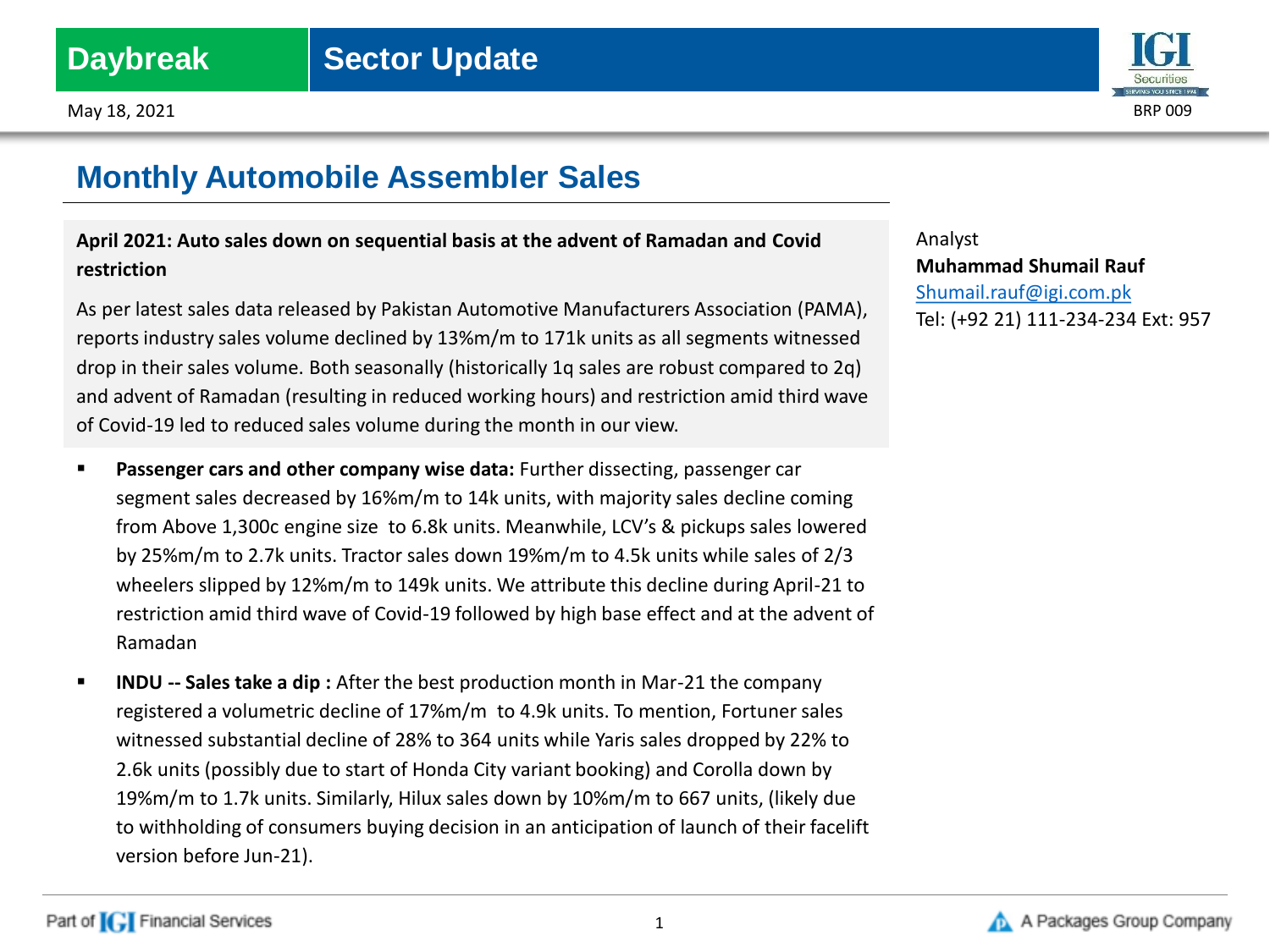## **Daybreak** | Sector Update



May  $18$ , 2021 BRP 009

- **PSMC -- Outgoing swift emerged as a laggard:** PSMC sales displayed 11%m/m decrease in its sales to 11.2k units. As all segment reported a decline except 2 wheelers. On a cumulative basis for 10mfy21 total sales have increased by 28% to 95k units owing to substantial increase in Wagon-R sales. We believe the m/m decline is mainly attributable to supply chain issues and international shipping issues resulting in long delivery times.
- **HCAR -- BR-V comes as laggard; total volumes for 10mfy21 up by +71%y/y to 24k units:** For the month of April-21, sales of combined duo of Civic/City plummeted by 21%m/m to 2k units while, BR-V showcasing a massive decline of 57%m/m to 234 units. Hence total company's sales volume are down by 27% to 2.3k units. The decline in duo is mainly attributable to withholding of consumer buying decision in an anticipation of launching of  $6<sup>th</sup>$  generation city. We foresee, this trend to continues in the upcoming month.
- **Outlook:** We expect auto volumes will continue its recovery path deep into 2021 and 2022 with 10mFy21 sales data fortifying our view. While, we believe gross margins of auto OEMs are foreseen to remain up beat given timely imports of parts and PKR appreciation . Furthermore, the ongoing surge in commodity prices may force the OEMs to raise prices in the near future.. At current market price INDU remain our top pick in the auto space

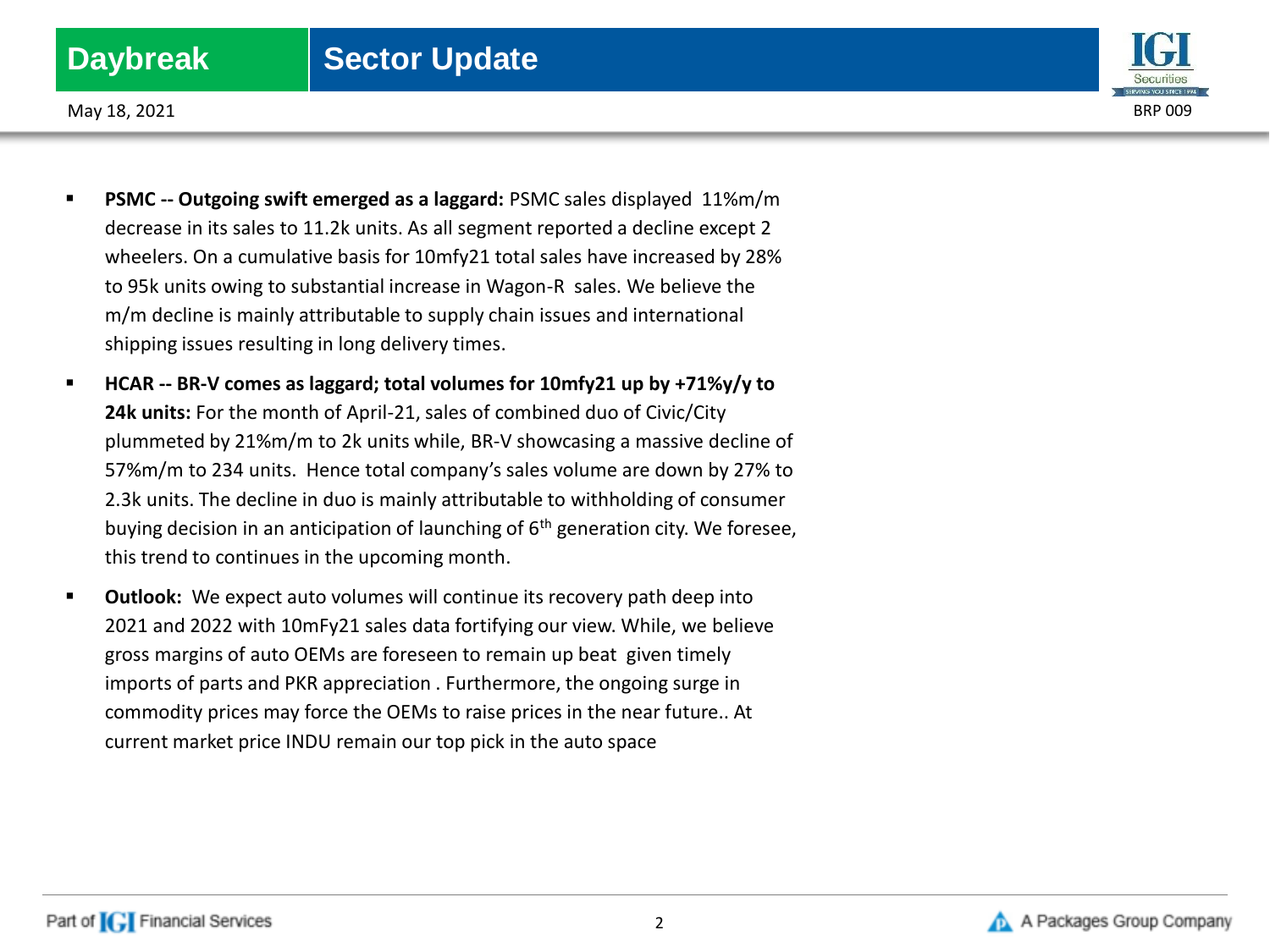



**Exhibit: Monthly Automobile Assemblers Sales Summary Apr-21**

| units                 | Apr $/21$ | Mar/21  | m/m    | Apr/20      | y/y  | 10m21     | 10m20     | y/y |
|-----------------------|-----------|---------|--------|-------------|------|-----------|-----------|-----|
| Below 1,000cc         | 4,838     | 5,762   | $-16%$ | 0           | n.m. | 40,374    | 34,125    | 18% |
| 1,000cc<>1,300cc      | 2,759     | 2,896   | -5%    | 0           | n.m. | 23,734    | 16,677    | 42% |
| Above 1,300cc         | 6,838     | 8,447   | $-19%$ | $\mathbf 0$ | n.m. | 62,571    | 34,531    | 81% |
| <b>Passenger Cars</b> | 14,435    | 17,105  | $-16%$ | 0           | n.m. | 126,679   | 85,333    | 48% |
| Trucks                | 282       | 508     | $-44%$ | 36          | 8x   | 2,982     | 2,769     | 8%  |
| <b>Buses</b>          | 51        | 67      | $-24%$ | 3           | 17x  | 565       | 535       | 6%  |
| Jeeps&SUVs            | 1,101     | 1,671   | $-34%$ | $\mathbf 0$ | n.m. | 9,191     | 3,140     | 3x  |
| Pick-ups              | 1,697     | 2,037   | $-17%$ | 39          | 44x  | 16,081    | 10,212    | 57% |
| Tractors              | 4,501     | 5,531   | $-19%$ | 2,049       | 2x   | 41,456    | 25,562    | 62% |
| <b>CV and SUVs</b>    | 7,632     | 9,814   | $-22%$ | 2,127       | 4x   | 70,275    | 42,218    | 66% |
| 2-Wheeler             | 146,883   | 166,707 | $-12%$ | 2,783       | 53x  | 1,545,586 | 1,151,835 | 34% |
| 3-Wheeler             | 2,485     | 3,642   | $-32%$ | 191         | 13x  | 41,975    | 32,071    | 31% |
| 2/3 Wheeler           | 149,368   | 170,349 | $-12%$ | 2,974       | 50x  | 1,587,561 | 1,183,906 | 34% |
|                       |           |         |        |             |      |           |           |     |
| <b>Grand Total</b>    | 171,435   | 197,268 | $-13%$ | 5,101       | 34x  | 1,784,515 | 1,311,457 | 36% |

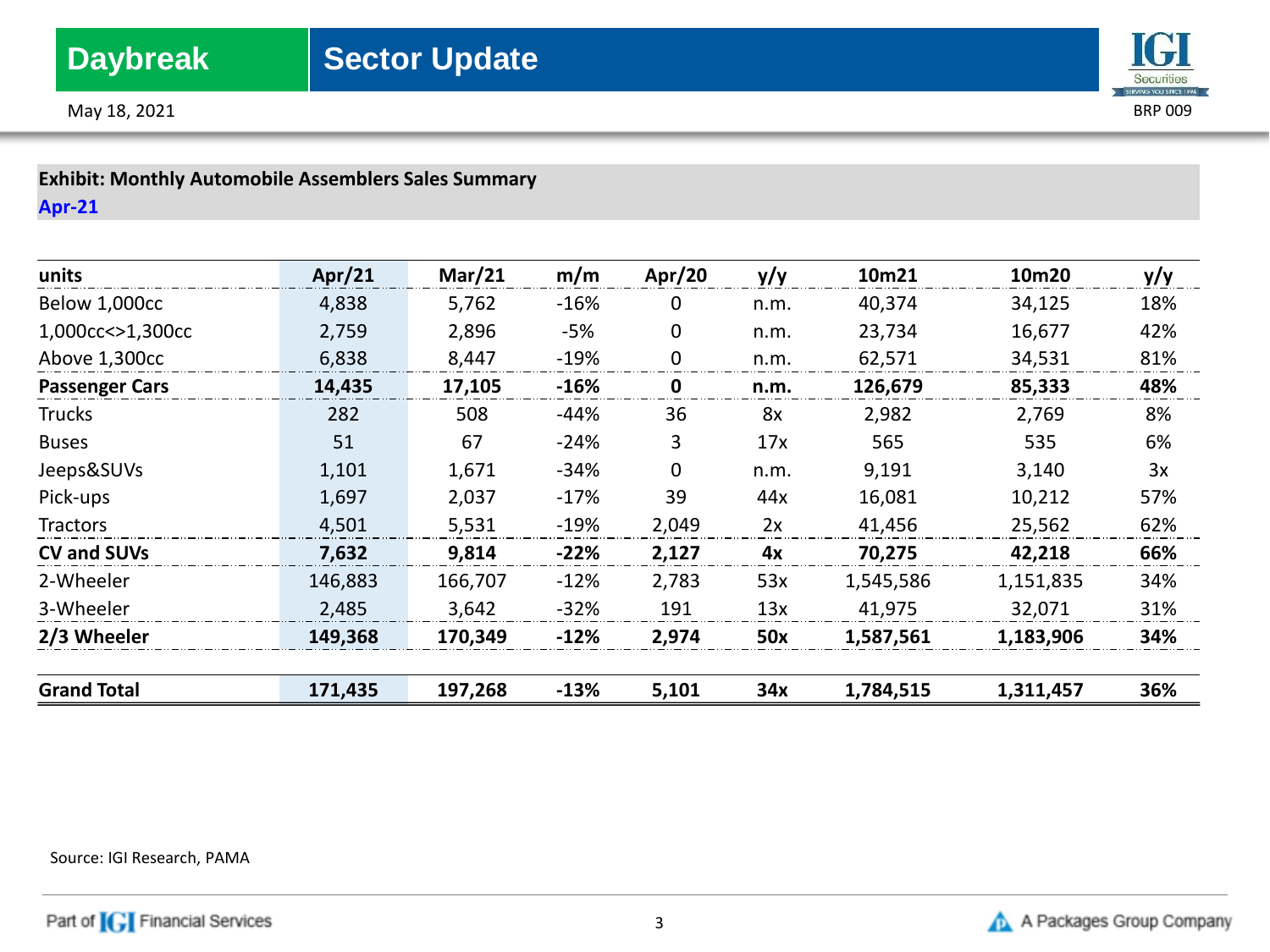



## **Exhibit: Top Three Monthly Automobile Assemblers Sales Summary**

**Apr-21**

| units               | Apr/21 | Mar/21 | m/m    | Apr/20      | y/y  | 10m21       | 10m20  | y/y    |
|---------------------|--------|--------|--------|-------------|------|-------------|--------|--------|
| <b>INDU</b>         | 5,355  | 6,695  | $-20%$ | 0           | n.m. | 48,025      | 25,300 | 90%    |
| Corolla             | 1,724  | 2,126  | $-19%$ | $\Omega$    | n.m. | 14,979      | 20,991 | $-29%$ |
| Yaris               | 2,600  | 3,317  | $-22%$ | $\mathbf 0$ | n.m. | 24,320      | 0      | n.m.   |
| Fortuner            | 364    | 508    | $-28%$ | $\mathbf 0$ | n.m. | 2,813       | 1071   | 3x     |
| Toyota Hilux        | 667    | 744    | $-10%$ | $\mathbf 0$ | n.m. | 5,913       | 3,238  | 83%    |
| <b>PSMC</b>         | 11,216 | 12,570 | $-11%$ | 0           | n.m. | 94,592      | 73,940 | 28%    |
| Swift               | 181    | 355    | $-49%$ | 0           | n.m. | 2077        | 1548   | 34%    |
| Cultus              | 1,312  | 1,637  | $-20%$ | 0           | n.m. | 13,420      | 10,555 | 27%    |
| Wagon R             | 1,447  | 1259   | 15%    | 0           | n.m. | 10,314      | 6,122  | 68%    |
| Mehran              | 0      | 0      | n.m.   | 0           | n.m. | $\mathbf 0$ | 1702   | n.m.   |
| Bolan               | 747    | 1017   | $-27%$ | 0           | n.m. | 7,245       | 4,467  | 62%    |
| Alto                | 4,091  | 4,745  | $-14%$ | 0           | n.m. | 33,129      | 27,956 | 19%    |
| Ravi                | 828    | 1,148  | $-28%$ | 0           | n.m. | 8,434       | 5,953  | 42%    |
| PSMC <sub>2/w</sub> | 2,610  | 2,409  | 8%     | $\Omega$    | n.m. | 19,973      | 15,637 | 28%    |
| <b>HCAR</b>         | 2,287  | 3,153  | $-27%$ | 0           | n.m. | 23,985      | 14,061 | 71%    |
| City/Civic          | 2,053  | 2,603  | $-21%$ | 0           | n.m. | 20,869      | 11,992 | 74%    |
| <b>BRV</b>          | 234    | 550    | $-57%$ | 0           | n.m. | 3,116       | 2,069  | 51%    |

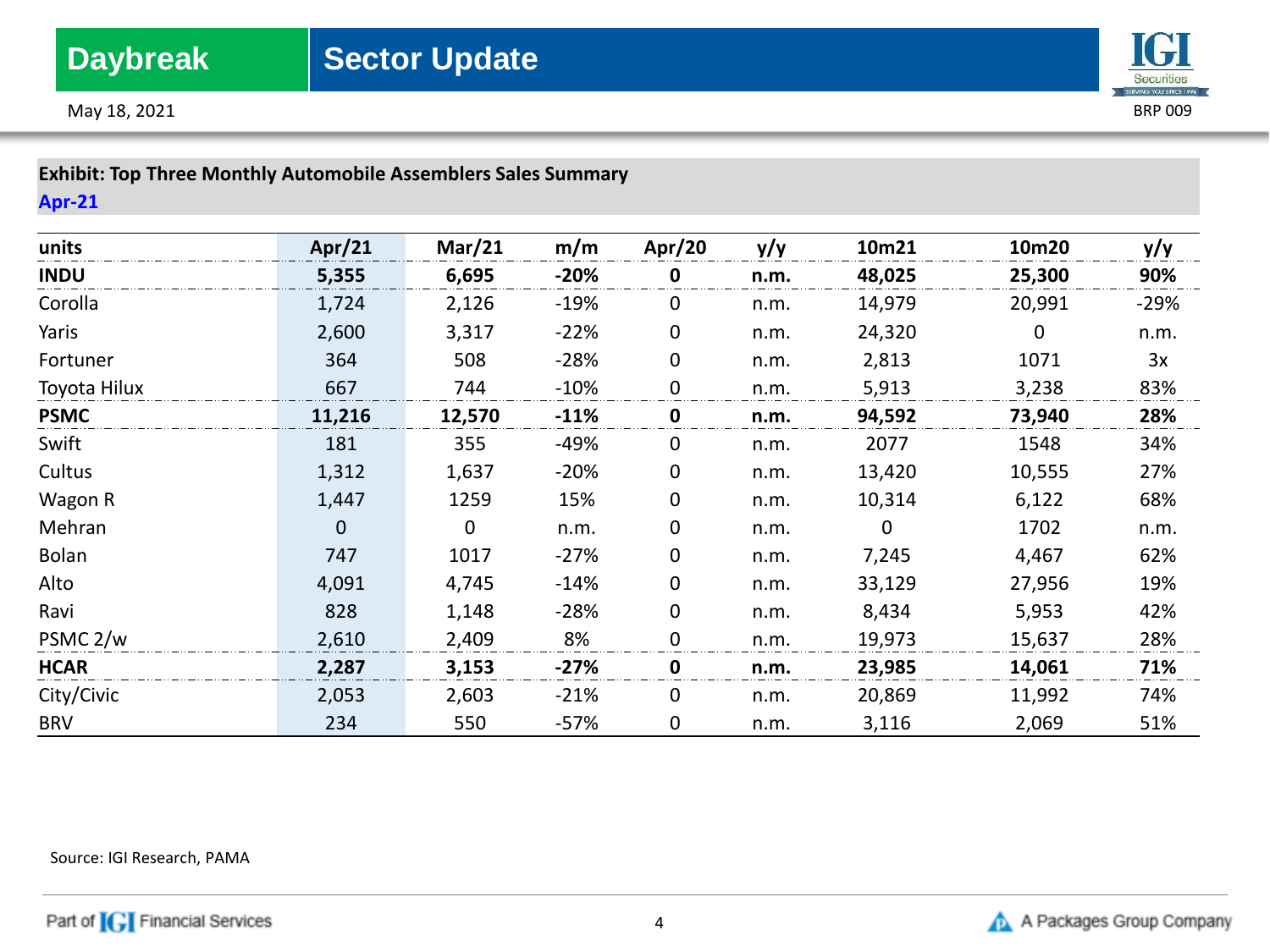

May  $18$ , 2021 BRP 009

## **Exhibit: Automobile Assemblers Sales Summary**

## **Apr-21**

| units       | Apr/21  | Mar/21  | m/m    | Apr/20      | y/y  | 10m21     | 10m20   | y/y   |
|-------------|---------|---------|--------|-------------|------|-----------|---------|-------|
| <b>INDU</b> | 5,355   | 6,695   | $-20%$ | 0           | n.m. | 48,025    | 25,300  | 90%   |
| <b>PSMC</b> | 8,606   | 10,161  | $-15%$ | $\mathbf 0$ | n.m. | 74,619    | 58,303  | 28%   |
| <b>HCAR</b> | 2,287   | 3,153   | $-27%$ | 0           | n.m. | 23,985    | 14,061  | 71%   |
| Hyundai     | 896     | 723     | 24%    | 22          | 41x  | 4,549     | 236     | 19x   |
| <b>AGTL</b> | 1,287   | 2,012   | $-36%$ | 1029        | 25%  | 12,286    | 9,762   | 26%   |
| <b>MTL</b>  | 3,214   | 3,519   | -9%    | 1,006       | 3x   | 29,141    | 15,617  | 87%   |
| <b>HINO</b> | 55      | 80      | $-31%$ | 14          | 4x   | 745       | 1252    | -40%  |
| <b>GHNL</b> | 63      | 80      | $-21%$ | 6           | 11x  | 733       | 372     | 97%   |
| <b>GHNI</b> | 194     | 345     | $-44%$ | 36          | 5x   | 1816      | 1933    | $-6%$ |
| <b>ATLH</b> | 115,001 | 125,030 | -8%    | 2,783       | 41x  | 1,076,077 | 771,757 | 39%   |
| <b>SZEW</b> | 1,021   | 1,209   | $-16%$ | 0           | n.m. | 12,811    | 8,689   | 47%   |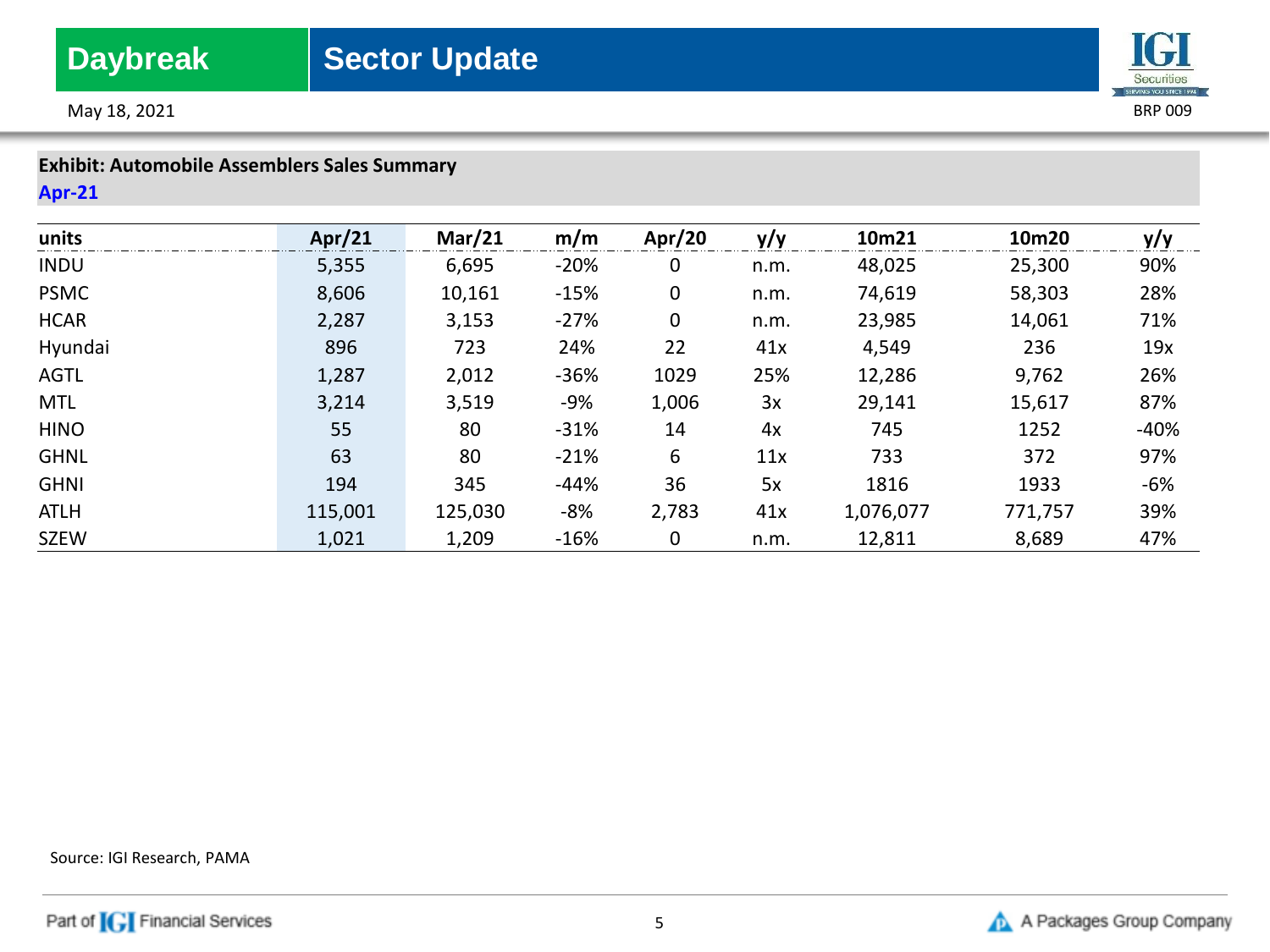# **Daybreak** | Sector Update

May  $18$ , 2021 BRP 009







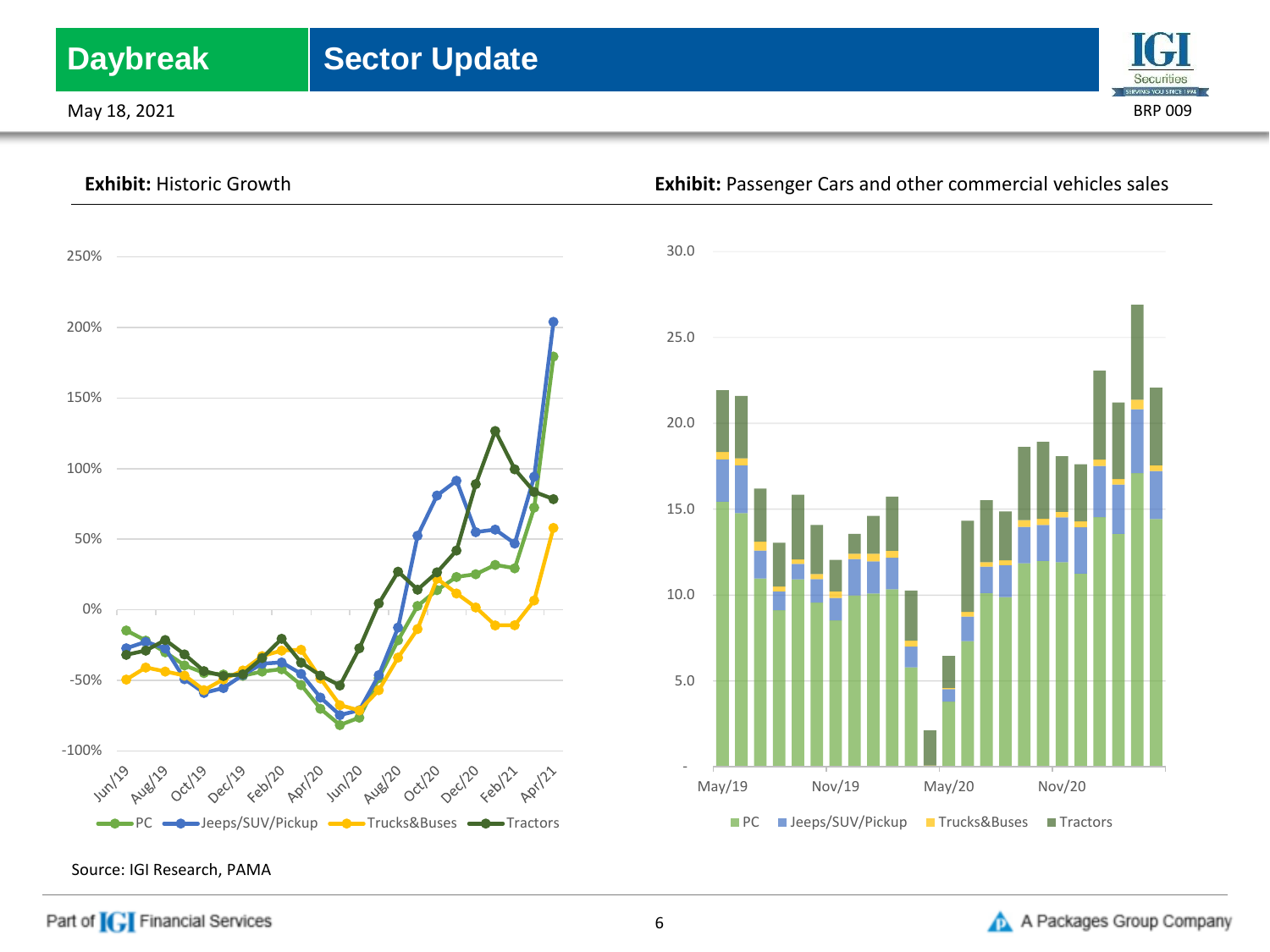# **Important Disclaimer and Disclosures**



May  $18$ , 2021 BRP 009

**Research Analyst(s) Certification:** The Research Analyst(s) hereby certify that the views about the company/companies and the security/securities discussed in this report accurately reflect his or her or their personal views and that he/she has not received and will not receive direct or indirect compensation in exchange for expressing specific recommendations or views in this report. The analyst(s) is principally responsible for the preparation of this research report and that he/she or his/her close family/relative does not own 1% or more of a class of common equity securities of the following company/companies covered in this report.

**Disclaimer:** The information and opinions contained herein are prepared by IGI Finex Securities Limited and is for information purposes only. Whilst every effort has been made to ensure that all the information (including any recommendations or opinions expressed) contained in this document (the information) is not misleading or unreliable, IGI Finex Securities Limited makes no representation as to the accuracy or completeness of the information. Neither, IGI Finex Securities Limited nor any director, officer or employee of IGI Finex Securities Limited shall in any manner be liable or responsible for any loss that may be occasioned as consequence of a party relying on the information. This document takes no account of the investment objectives, financial situation and particular needs of investors, who shall seek further professional advice before making any investment decision. The subject Company (ies) is a client of the IGI Finex Securities Limited and IGI Finex Securities offers brokerage services to subject company (ies) on a regular basis, in line with industry practice. This document and the information may not be reproduced, distributed or published by any recipient for any purpose. This report is not directed or intended for distribution to, or use by any person or entity not a client of IGI Finex Securities Limited, else directed for distribution.

**Rating system:** IGI Finex Securities employs three tier ratings system, depending upon expected total return (return is defined as capital gain exclusive of tax) of the security in stated time period, as follows:

| Recommendation | <b>Rating System</b>                                                                                          |
|----------------|---------------------------------------------------------------------------------------------------------------|
| Buy            | If target price on aforementioned security (ies) is more than $10\%$ , from its last closing price (s)        |
| Hold           | If target price on aforementioned security(ies) is in between $-10\%$ and 10%, from its last closing price(s) |
| Sell           | If target price on aforementioned security(ies) is less than $-10\%$ , from its last closing price(s)         |

Risk: Investment in securities are subject to economic risk, market risk, interest rate risks, currency risks, and credit risks, political and geopolitical risks. The performance of company (ies) covered herein might unfavorably be affected by multiple factors including, business, economic, and political conditions. Hence, there is no assurance or guarantee that estimates, recommendation, opinion, etc. given about the security (ies)/company (ies) in the report will be achieved.

**Basic Definitions and Terminologies used: Target Price**: A price target is the projected price level of a financial security stated by an investment analyst or advisor. It represents a security's price that, if achieved, results in a trader recognizing the best possible outcome for his investment, **Last Closing:** Latest closing price, **Market Cap.:**  Market capitalization is calculated by multiplying a company's shares outstanding by current trading price. **EPS:** Earnings per Share. **DPS:** Dividend per Share. **ROE:** Return on equity is the amount of net income returned as a percentage of shareholders' equity. **P/E:** Price to Earnings ratio of a company's share price to its per-share earnings. **P/B:** Price to Book ratio used to compare a stock's market value to its book value. **DY:** The dividend yield is dividend per share, divided by the price per share.

IGI Finex Securities Limited **Research Analyst(s)** Research Identity Number: BRP009 © Copyright 2021 IGI Finex Securities Limited